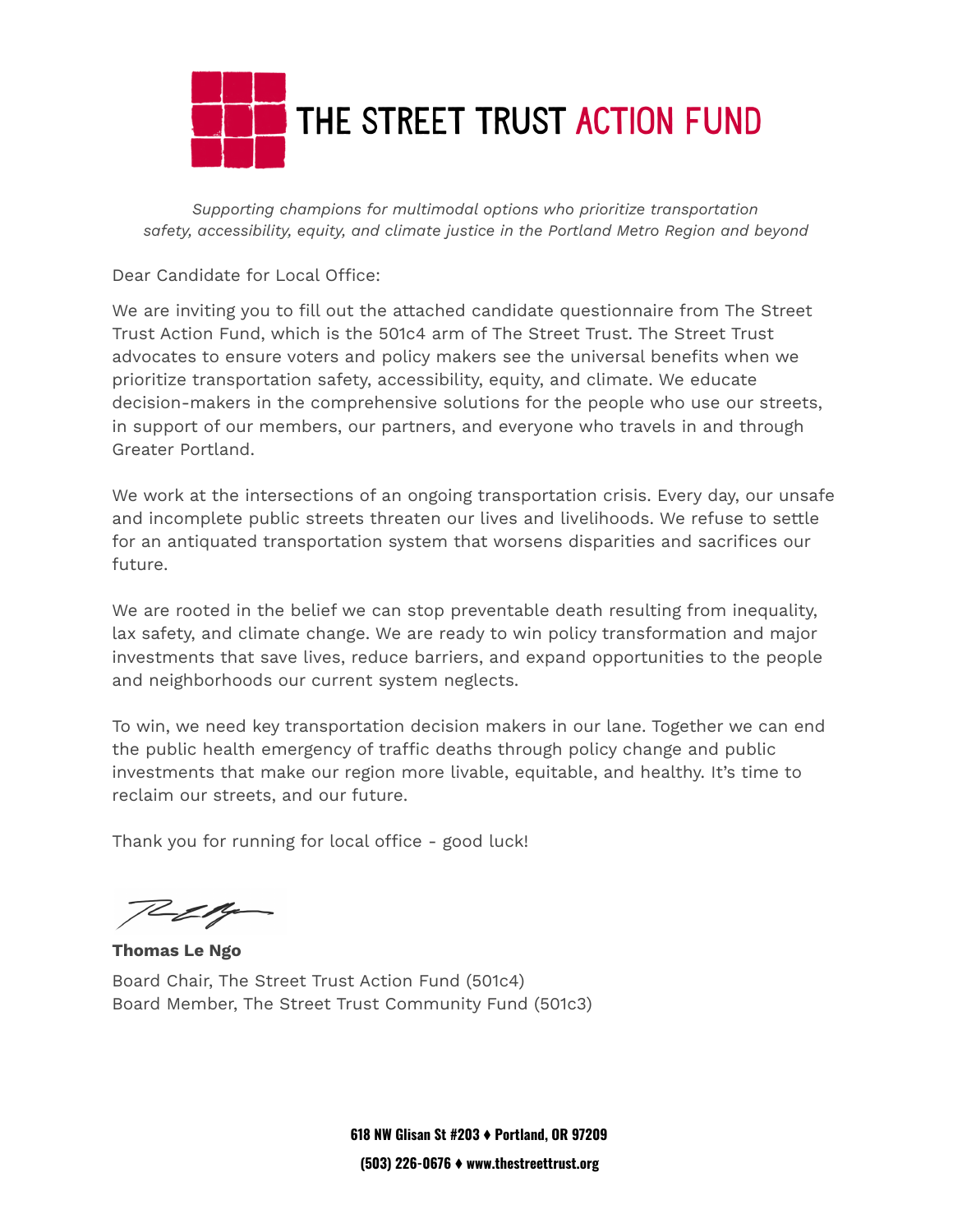## **2022 Primary Election Endorsement Questionnaire**

Much of our current transportation system was designed to perpetuate white supremacy. Indigenous communities carved transportation routes throughout the region that long predated our paved roads. We acknowledge that we live and work on the unceded, ancestral lands of the Multnomah, Kathlamet, Clackamas, Cowlitz bands of Chinook, Tualatin Kalapuya, Molalla and many other Tribes who made their homes along the Columbia River.

Projects like Interstate 5 stand as constant reminders of the oppressive relationship between urban transportation systems and communities of color. There have been many many small and large-scale projects that have proceeded without any care or consideration given to the impacts on communities of color. The Street Trust recognizes this history and commits to using this knowledge to inform all of our policy decisions.

We understand that running for office is demanding and that your time and resources may be limited. This questionnaire helps us establish which candidates should be considered for endorsement by virtue of their deep and sustained commitment to The Street Trust's mission, vision, and values. You will be notified via email if our Action Fund board wants to schedule a follow-up interview with you.

**Please complete this questionnaire and return to [actionfund@thestreettrust.org](mailto:actionfund@thestreettrust.org) no later than midnight on April 13, 2022 if you would like to be considered for our endorsement in the May 17, 2022, primary election in time for inclusion in the Oregon Voters' Pamphlet.**

## **Basic Information**

Candidate Name:

Seat Sought/Jurisdiction:

Campaign Contact Info:

URL to transportation policy platform on campaign website:

If you don't have a transportation platform, would you like our help developing one?

**618 NW Glisan St #203** ⧫ **Portland, OR 97209 (503) 226-0676** ⧫ **www.thestreettrust.org**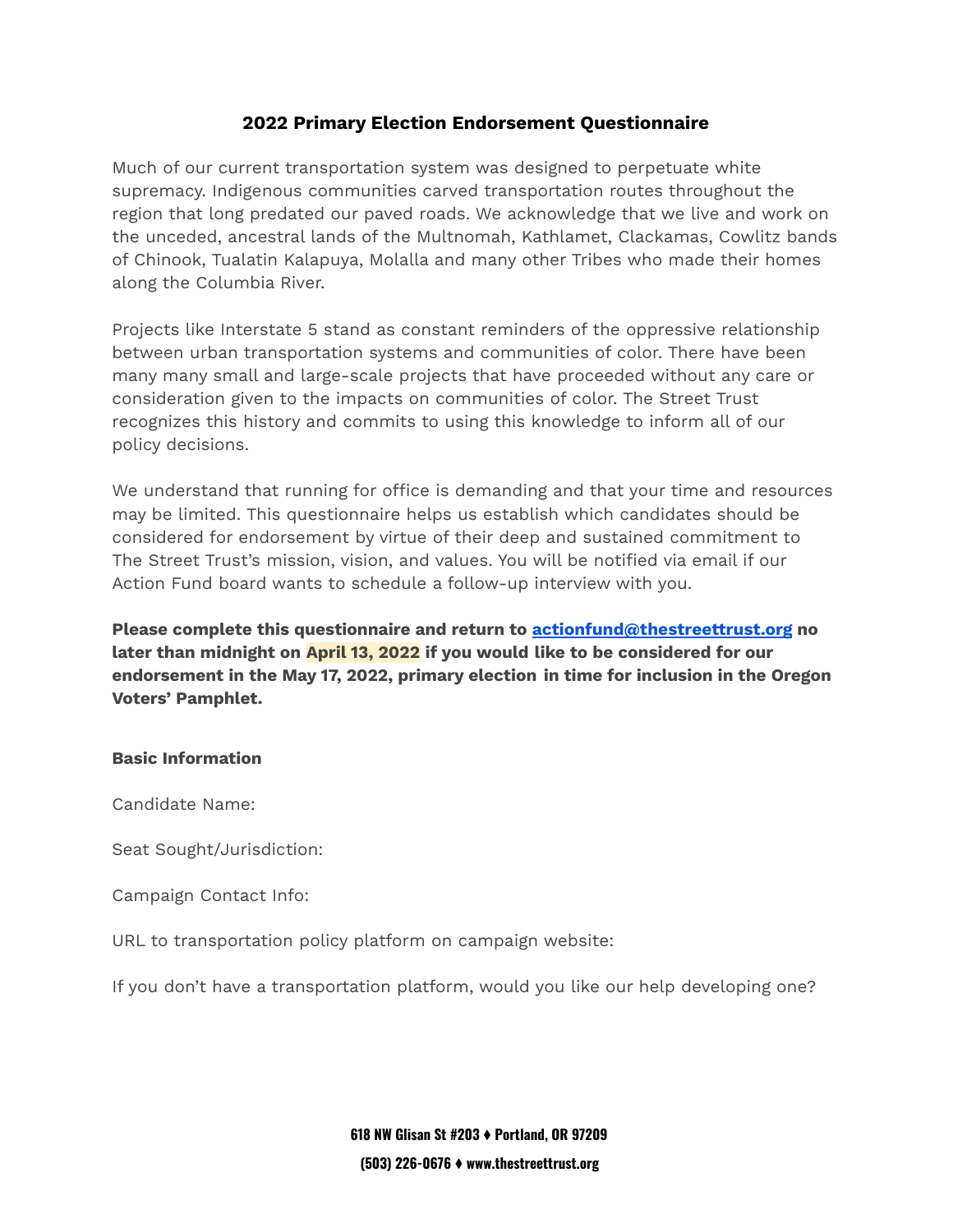## **Please briefly answer the follow questions:**

- 1. What is the purpose of a transportation system, as you understand it?
- 2. How many trips per week do you take via active transportation and/or public transit?
- 3. What specific transportation projects and policy wins have you played a key role in and how?
- 4. What are your plans to change transportation policy to emphasize safety and/or reduce the number of traffic fatalities and serious injuries in our region/state?
- 5. State highways controlled by ODOT criss-cross our region's urban areas. These "orphan highways" are some of our most dangerous and deadly roadways, year after year. What will you do to retrofit these "orphan highways" for multimodal mobility, reduce greenhouse gas pollution, and advance equity for people historically underserved by our current transportation system including, but not limited to, BIPOC, low-income Portlanders and people with disabilities?
- 6. To increase access to opportunity for low-income people and reduce our impact on the climate, we have to be funding public transit. What will you do to support and expand transit ridership? What reforms to transit projects, operations, and/or governance will you support and/or forward?
- 7. What are your plans to change transportation policy in your jurisdiction to reduce greenhouse gas (GHG) pollution from transportation and vehicle miles traveled? Do you support mandating that GHG impacts be evaluated at the beginning of project selection and planning?
- 8. As we transition away from the fossil fuel economy, gas taxes are increasingly unsustainable. How do you think we should pay for our transportation system? How are you planning to forward any of these ideas during your administration?
- 9. Relieving congestion is a goal of most transportation agencies. The principle of induced [demand](https://www.planetizen.com/tag/induced-demand) means adding lanes won't cure snarled traffic: additional car space inevitably invites more trips, until gridlock is as bad as ever, if not worse. Despite this, ODOT (like state DOTs across the U.S.) is widening roadways around the Portland Metro to decrease congestion. Please tell us your position on induced demand and the suite of freeway expansion projects currently planned for our region.
- 10. How will you advance a transportation system that manages demand and prioritizes multimodal infrastructure over expanding capacity for drive-alone

**618 NW Glisan St #203** ⧫ **Portland, OR 97209 (503) 226-0676** ⧫ **www.thestreettrust.org**